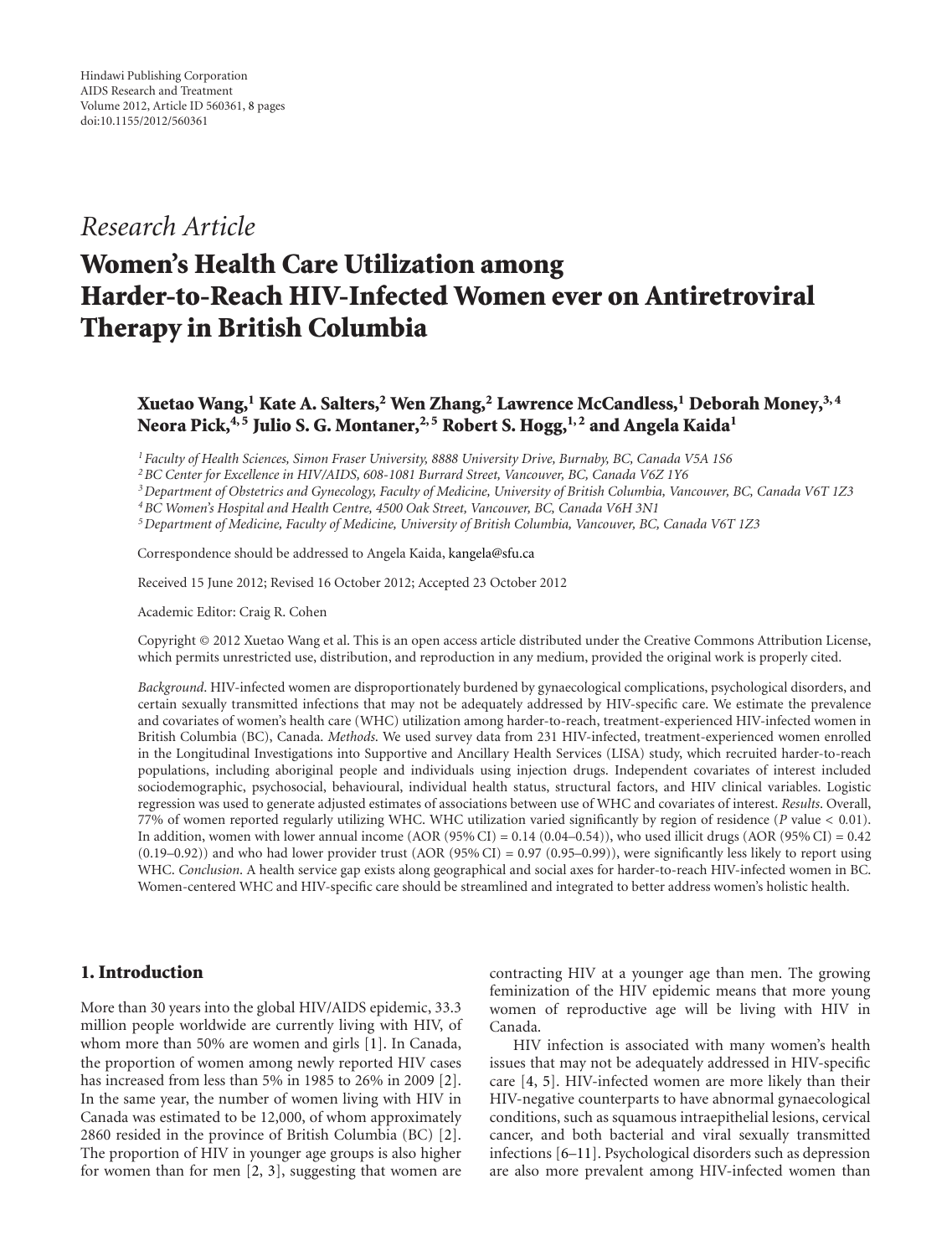HIV-negative women, likely due to HIV-related stigma and lack of social support [12, 13]. In addition, HIV-infected women's health focus changes as they go through different stages of life. Women of younger age may focus on menstrual cycle disorders and family planning, while women aging with HIV might need support managing menopause symptoms and their heightened risk of osteoporosis [6]. The introduction of highly active antiretroviral therapy (HAART) has markedly prolonged the life expectancy and greatly increased the reproductive expectations of HIV-infected women [6], but HAART alone cannot address the multiple realms of health impacted by one's HIV status.

Women's health care (WHC), including regular gynaecological care and counselling, has been shown to improve women's multiple health outcomes and should be provided along with HIV-specific care to ensure a more integrated and holistic care model centered on patients' need [14– 16]. The World Health Organization (WHO) has proposed a framework to strengthen the linkage between WHC and HIV care at both policy and program levels [17]. However, studies have shown an underutilization of women's health and gynaecological services among HIV-infected women in the US and eastern Canada [18–20].

This study investigates the uptake of WHC among a sample of harder-to-reach and treatment-experienced HIVinfected women in BC, Canada and the factors associated with utilization. Studies on the intersection between HIV and WHC may provide suggestions for mitigating the wide range of women's health issues associated with HIV infection by generating relevant program and policy recommendations.

#### **2. Methods**

*2.1. Participants and Recruitment.* We conducted our analyses using data from the Longitudinal Investigations into Supportive and Ancillary Health Services (LISA) study which was specifically designed to recruit harder-to-reach populations living with HIV who have ever accessed antiretroviral therapy (ART) in BC.

In BC, ART is distributed free of charge to all eligible people living with HIV/AIDS through the Drug Treatment Program (DTP) at the British Columbia Centre for Excellence in HIV/AIDS (BC-CfE) [21]. Medications are distributed in accordance with the guidelines set by the BC Therapeutic Guideline Committee, which have remained consistent with those from the International AIDS Society, USA between 1996 and at last revision in 2010 [22, 23]. Individuals are enrolled in DTP when they are first prescribed ART by their physicians. The physician must complete a drug request form detailing baseline information, such as CD4 cell counts, plasma HIV RNA levels, and past HIV-specific drug history [21]. Patients on ART are then typically monitored by the prescribing physicians at intervals no longer than three months [24]. As of June 2012, approximately 5500 patients are currently enrolled in the DTP [25].

In order to evaluate the impact of the social determinants of health on the health care utilization and clinical outcomes of harder-to-reach HIV-infected individuals who have accessed ART in BC, the LISA study was established. The LISA study consists of a comprehensive cross-sectional survey, which collected data on participants' sociodemographic information, service utilization, and quality of life. Individuals who have ever enrolled in the DTP (or who had initiated ART any time prior to the interview) and who were at least 19 years of age at the time of interview were eligible to participate in the LISA study. Between July 2007 and January 2010, all 9514 eligible participants enrolled in the DTP were targeted through study information letters distributed by physicians providing HIV care and at pharmacies when patients refilled ART prescriptions. In addition to these targeted recruitment strategies, participants were recruited to participate in LISA through notices posted at HIV/AIDS clinics and service organizations across the province and via word-of-mouth advertising. A result of this convenience sampling was an overrepresentation of individuals who were already accessing HIV-related services. The study sought to enroll 1000 individuals and to oversample particular subpopulations (including women, people who inject drugs, and people who identified themselves as aboriginal) to provide sufficient power for subanalyses. Therefore, the LISA cohort enrolled a nonprobability sample of DTP patients and represented more marginalized populations with some level of access to HIV-related services.

The LISA questionnaire, which was developed, reviewed, and piloted with a team of researchers and a community advisory board, was administered throughout BC by trained interviewers at various clinics, HIV/AIDS service organizations, or by telephone. The questionnaire took approximately 60 minutes to complete, and a \$20 honorarium was offered to each participant. The financial incentive resulted in an oversampling of harder-to-reach populations.

For this analysis, inclusion was restricted to LISA participants who identified themselves as females (versus male or transgender) and who had HIV clinical data available through the DTP.

Ethical approval for the LISA study was obtained from the University of British Columbia/Providence Health Care, Simon Fraser University, the University of Victoria, and the Vancouver Coastal Health Research Ethics Boards.

#### *2.2. Measures*

*2.2.1. Outcome Variable.* The primary outcome variable "WHC utilization" was assessed via self-report based on responses to the statement "*I have a physician who I see regularly for women's health care [e.g., pap smear, gynaecology].*" Responses were dichotomized into "Yes, utilizes WHC" (based on those who responded "definitely true" or "somewhat true") or "No, does not utilize WHC" (based on those who responded "definitely false" or "somewhat false"). A small number of women who responded "neither true nor false" ( $n = 5$ ) or who did not respond ( $n = 15$ ) were excluded from this analysis.

*2.2.2. Explanatory Variables of Interest.* The demographic variables included age at interview, aboriginal ancestry (yes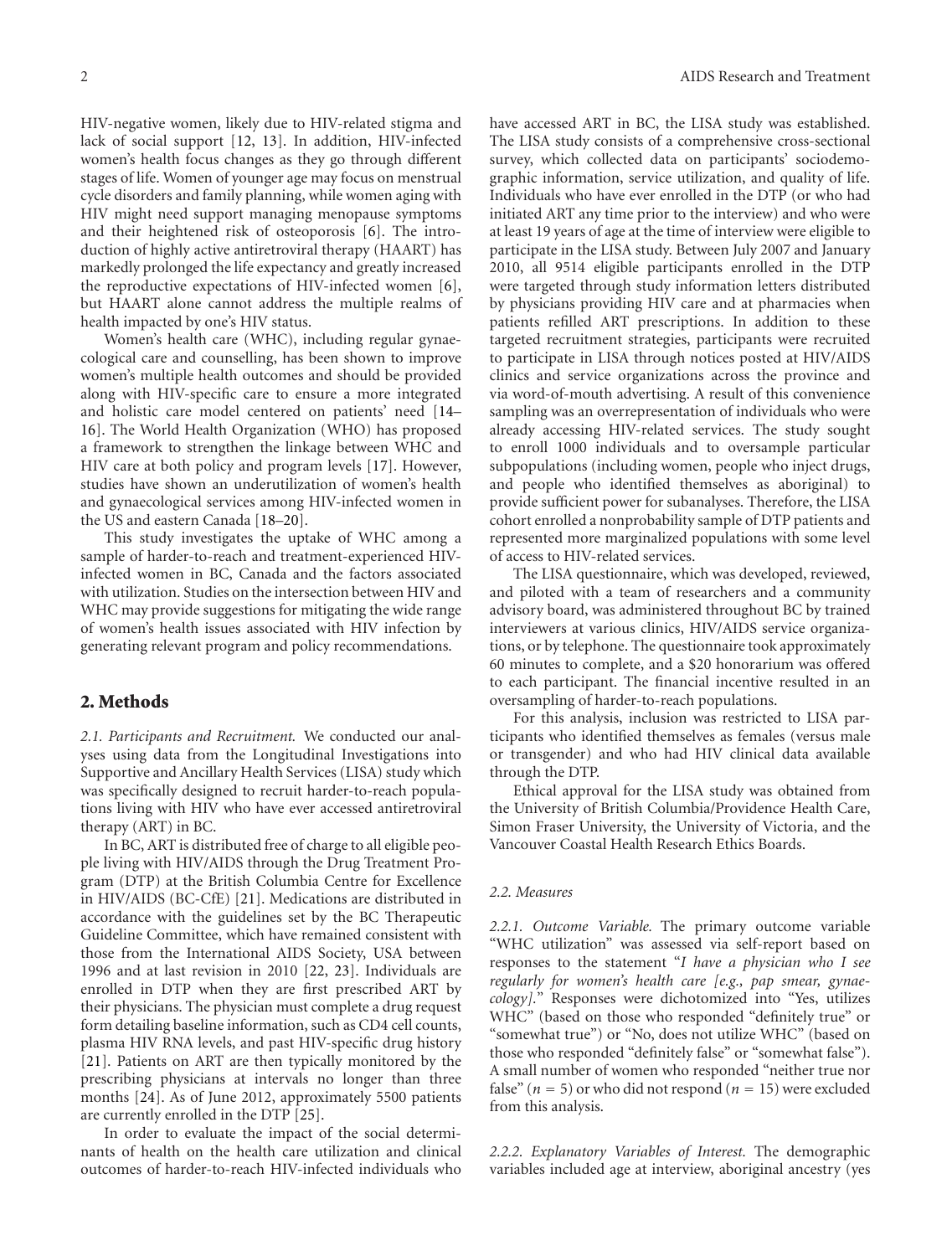versus no), health authority (HA) (based on patient address), rural residency (rural versus urban), and marital status (yes versus no; yes defined as being legally married or commonlaw).

Sociodemographic variables included education (high school or greater versus others), current employment (yes versus no), personal annual income (*<*\$15, 000 versus ≥\$15,000; including wages, salaries, net self-employment, and any other income such as welfare), housing stability (yes versus no; stable housing defined as living in a house or apartment), and food security (yes versus no). Food security was measured based on a modified version of the Radimer/Cornell Questionnaire, and food insecurity was defined as having at least one positive answer to any of the 13 questions [26, 27].

Psycho-social variables included HIV-related stigma, perceived neighbourhood problems, perceived neighbourhood cohesion, and quality of life (QoL). HIV-related stigma was measured using the validated HIV stigma scale ranging from 0 to 100, with higher values corresponding to higher HIV-related stigma [28]. Perceived neighbourhood problems and perceived neighbourhood cohesion were assessed using the scales developed by Ellaway et al., and the original scales were transformed to range from 0 to 100, with higher values indicating higher perceptions of more neighbourhood problems or more neighbourhood cohesion [29]. The QoL of participants was assessed using the validated HIV/AIDStargeted quality of life (HAT-QoL) instrument [30]. The HAT-QoL scale has 9 dimensions: overall function, sexual function, disclosure worries, health worries, financial worries, HIV mastery, life satisfaction, medical worries, and provider trust. Each measure has a scale from 0 to 100, with higher scores corresponding to better QoL.

Behavioural variables included alcohol use at time of interview, illicit drug use at time of interview (illicit drugs including cocaine, crack, heroin, speedball, crystal meth, steroids, ecstasy, hallucinogens, GHB, and special K), injection of drugs at time of interview (drugs for injection including cocaine, crack, heroin, speedball, and crystal meth), sexual activity (active versus inactive; active defined as having *>*0 sexual activities in last 6 months), condom use of sexually active participants (yes versus no; yes being defined as using condom 100% of the time during vaginal sex in the last 6 months), sex trade history (yes versus no), pregnancy intention (yes versus no), and number of births in life time.

Individual health status variables included history of sexually transmitted infections (HPV, Chlamydia, gonorrhoea, syphilis), abnormal Pap smear in the last 6 months (yes versus no), and symptoms of depression (yes versus no). The validated 10-item Center for Epidemiological Studies-Depression (CES-D10) scale was used to assess symptoms of depression, with scores of 10 or higher being defined as having symptoms of depression [31].

HIV clinical variables were obtained from DTP and included ART status at time of interview (yes versus no), CD4 count at time of interview (obtained from the most recent test result prior to interview), plasma viral load (pVL, log 10/mL) at time of interview (obtained from the most recent test result prior to interview), and VL suppression (defined as having two consecutive tests of VL *<* 250 copies/mL 12 months prior to interview).

*2.3. Statistical Analyses.* The prevalence of WHC utilization among LISA participants was estimated. Bivariate analyses were then performed to examine associations between each explanatory variable of interest and utilization of WHC. Chisquared tests were used to compare categorical variables; Wilcoxon's rank sum test was used to compare continuous variables. Marginally associated variables (*P <* 0*.*2) based on the bivariate analyses were included in an exploratory multivariable logistic regression model to identify independent factors associated with WHC utilization. A backward selection procedure using the Akaike Information Criterion (AIC) was performed to select variables ( $P < 0.05$ ) to be included in the final model [32]. All analyses were conducted using SAS 9.2 (SAS Inc., Cary, NC).

#### **3. Results**

A total of 1000 participants were recruited and interviewed for the LISA study from July 2007 to January 2010; however, only 917 were successfully linked to clinical data in the DTP, as shown in Figure 1. Out of the 917 participants with clinical data available, there were 231 women who were included in this analysis. Overall, 179 (77%) of the HIV-infected, treatment-experienced women reported utilizing WHC.

Table 1 describes the baseline characteristics of the women included in this study. The median age was 41 years (interquartile range (IQR): 34–46). Half (49%) of the participants reported being of aboriginal ancestry. The geographical distribution of the participants was 60% in Vancouver coastal HA, the more populated Pacific coast of southwestern BC, 5% in Interior HA, BC's southern interior region including many rural communities, 4% in Northern HA, northern BC consisting of a multitude of rural and First Nations communities, 10% in Vancouver island HA, mainly the islands to the west of Vancouver, and 21% in Fraser HA, a populated region to the east of Vancouver. About half (47%) of the participants had an education level of high school or greater, 15% were currently employed and 72% reported an annual income below \$15,000. Housing was stable for 62% of the women and 23% were food secure.

Table 1 also compares the characteristics of women who utilized WHC and those who did not. The geographical distribution was significantly different (*P <* 0*.*01), with a higher proportion living in Vancouver coastal HA (63% versus 49%) and a lower proportion in Vancouver island HA (6% versus 24%) for women who utilized WHC compared with women who did not. Women who utilized WHC were less likely to use illicit drugs (*P <* 0*.*01), more likely to be employed  $(P = 0.04)$ , less likely to have an annual income *<*\$15,000 (*P <* 0*.*01), more likely to have stable housing (*<sup>P</sup>* <sup>=</sup> <sup>0</sup>*.*02), and more likely to have a higher score for perceived neighbourhood cohesion (*<sup>P</sup>* <sup>=</sup> <sup>0</sup>*.*02) and provider trust (*P <* 0*.*01). Although women who utilized WHC had higher percentage of ART use at the time of interview and higher rate of VL suppression, none of the HIV-related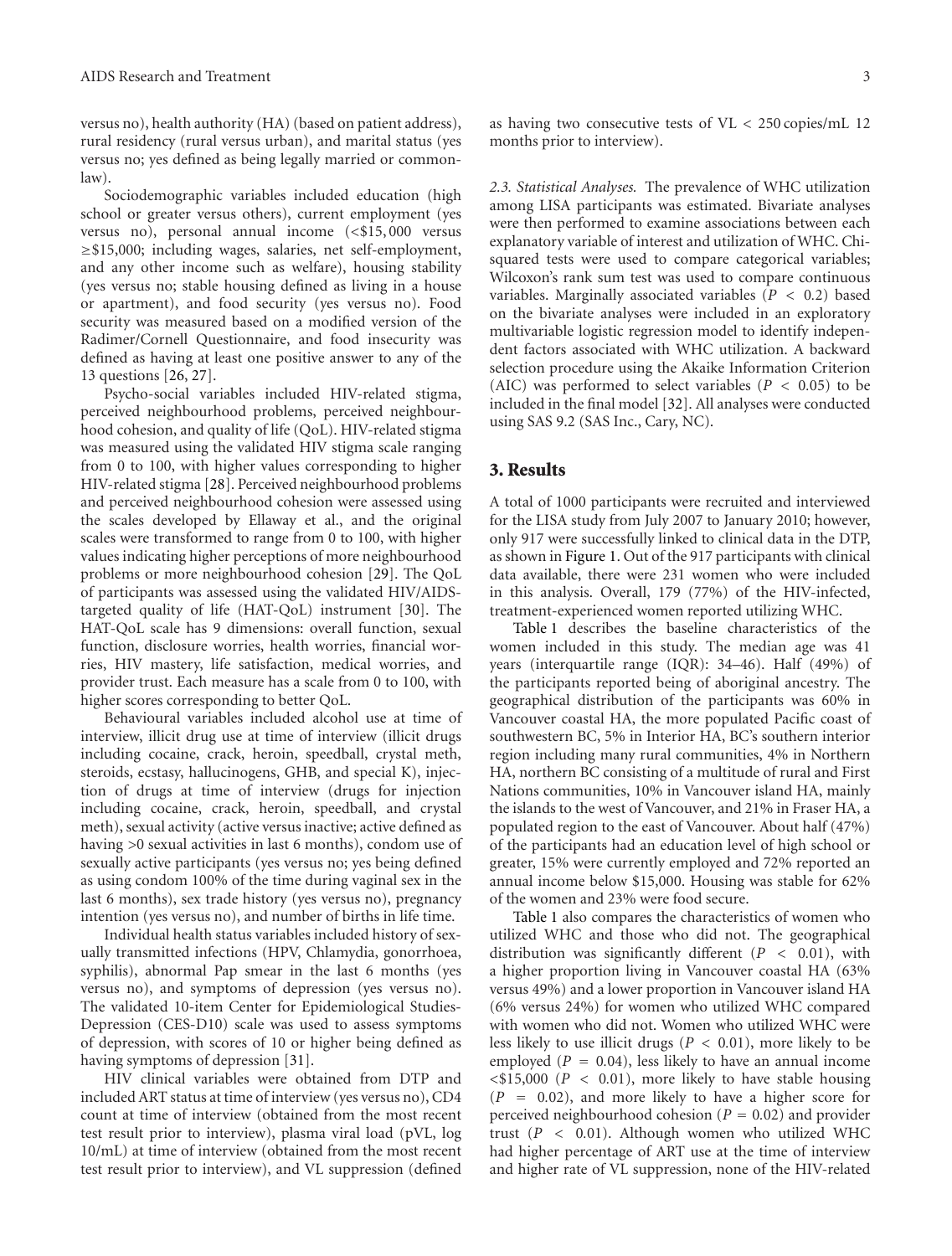

Figure 1: Selection of study subjects from the original LISA cohort.

clinical variables showed significant differences between the two comparison groups.

Table 2 displays the results of the multivariable logistic regression model and shows that the adjusted odds ratios were consistent with the unadjusted odds ratios. The adjusted odds of WHC utilization among participants were 88% lower in Vancouver island HA compared with Vancouver coastal HA ( $AOR = 0.12$ , 95 CI (0.04–0.37)), 58% lower among illicit drug users compared with nondrug users  $(AOR = 0.42, 95 CI (0.19, 0.92))$ , and 86% lower for those with income  $<$ \$15,000 compared with those with income  $\geq$ \$15,000 (AOR = 0.14, 95 CI (0.04, 0.54)). A one-unit decrease in the provider trust scale was associated with a 3% decrease in the adjusted odds of WHC utilization (AOR = 0.97, 95 CI  $(0.95, 0.99)$ .

#### **4. Discussion**

Our results demonstrate the existence of a health service gap along geographical and social axes for harder-to-reach HIVinfected women who have accessed ART in BC. We found that 77% of the women in the LISA cohort used WHC. This study is among the first to assess the prevalence of WHC utilization among HIV-infected women as the previous literature documented utilization of gynaecological service only.

This study shows that poorer socioeconomic status is associated with women's ability to access WHC, despite a context that theoretically provides universal health care.

Income-related inequalities in health care utilization have been well documented in countries with universal health care systems [33]. In Canada, lower income has been shown to be associated with less contact with general practitioners and specialists and decreased use of surgical day care [34, 35]. Several qualitative studies have examined the barriers to health care experienced by low-income Canadians and found some of the major barriers to be transportation cost, lack of childcare, and a lack of integration of health services [36, 37]. The socioeconomic inequality in WHC utilization demonstrated in this study points to the necessity of providing health services tailored to the needs of low-income women, which may include outreach and providing transportation reimbursement, food, and free childcare during clinic visits. Furthermore, while struggling to meet their basic needs, lowincome women might have other competing demands in life such as food and housing. The fact that stable housing and employment were marginally associated with WHC utilization in this study speaks to the need for socio-economic policy reform in BC that addresses structural determinants of health such as housing affordability and unemployment.

Utilization of WHC was negatively associated with illicit drug use. This is consistent with findings from previous studies investigating the relationship between illicit drug use and gynaecological service utilization [38, 39]. It is worth noting that drug injection was not associated with the outcome in this study. This may indicate that the method of drug use does not innately influence access to WHC, but rather, that stigma and social barriers exist for all illicit drug users [37, 40, 41]. The exact pathways linking illicit drug use and WHC utilization are not clear and require further qualitative studies.

Lower provider trust was associated with a lack of WHC utilization in this study. Trust in physicians has long been identified as a determining factor for patient's utilization of health care services [42, 43], but this study has revealed a more specific relationship, namely, between trust in the physician who provides regular HIV care and women's utilization of WHC. This indicates the pivotal role of HIV care physicians in influencing HIV-infected women's health seeking behaviour. This cohort had a high score of provider trust, with a median of 92 for women who utilized WHC and 83 for women who did not. Therefore, women in the cohort were generally satisfied with the HIV care they received. In order to further improve physician trust, evidence suggests that women should be provided with a safe, nonjudgemental clinical environment and an option of seeing a female care provider who could improve patient-physician relationship by making women feel safer and more understood, especially when gynaecological care is involved [37].

The geographical variation in WHC utilization may reflect the inequity of health service provision in rural versus urban areas of BC, where larger communities in Vancouver coastal HA generally have more comprehensive and easily accessible health services than smaller communities in Vancouver island HA [44]. However, due to the large proportion of missing data for participants' rural residency status, the exact reasons behind this geographical variation could not be determined, and further studies are warranted.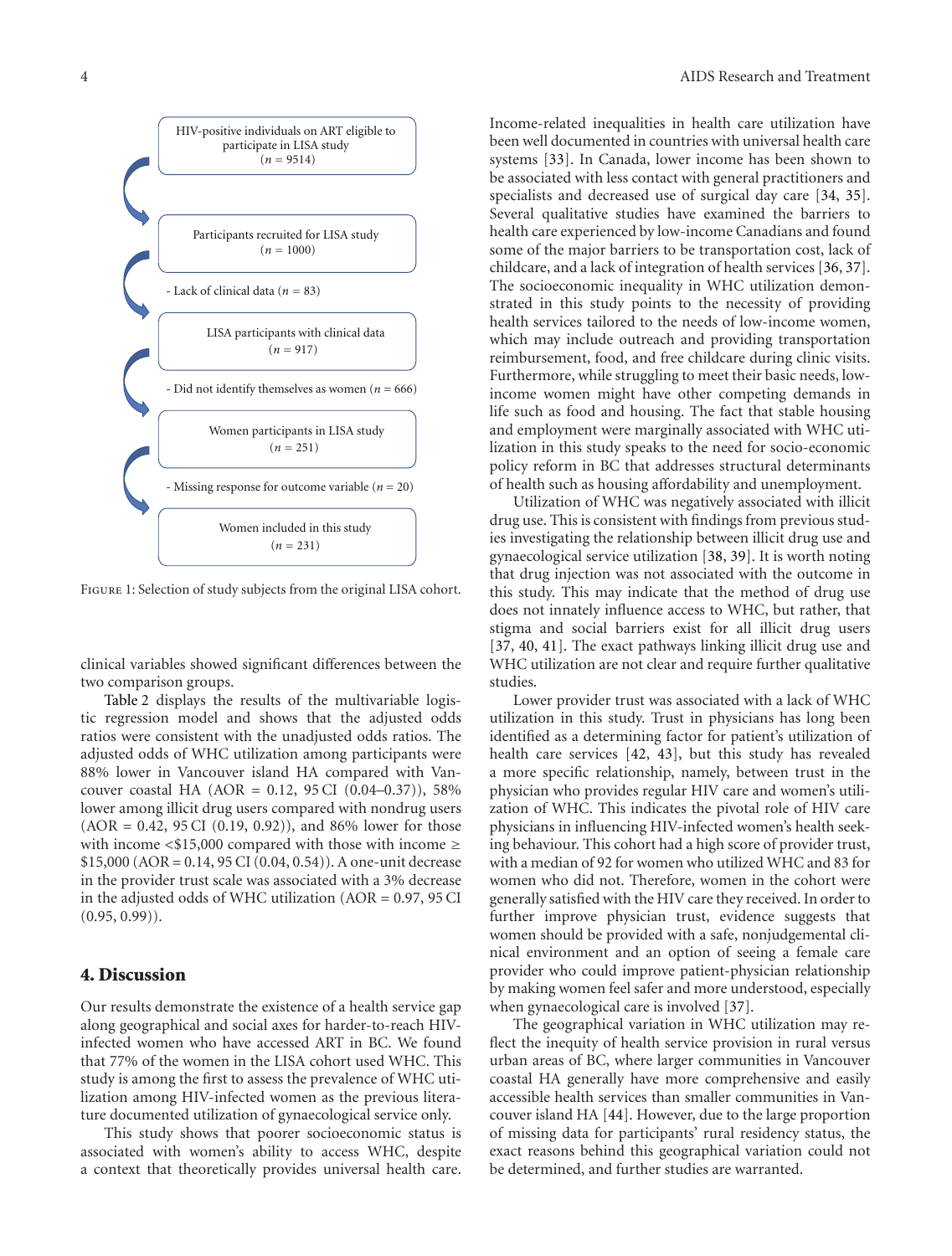Table 1: Baseline characteristics of the HIV-infected women in the LISA cohort (*<sup>n</sup>* <sup>=</sup> 231) by women's health care (WHC) utilization (yes versus no).

|                                                        | WHC utilization                    |                 |                |           |
|--------------------------------------------------------|------------------------------------|-----------------|----------------|-----------|
|                                                        | All $(n = 231)$                    | Yes $(n = 179)$ | No $(n = 52)$  | $P$ value |
|                                                        | Demographic variables              |                 |                |           |
| Age at interview (years) (median (IQR))                | $41(34 - 46)$                      | $41(34 - 46)$   | $41(36 - 46)$  | 0.70      |
| Aboriginal ancestry (% Y)                              | 114 (49%)                          | 87 (49%)        | 27 (52%)       | 0.67      |
| Health authority (HA)                                  |                                    |                 |                | < 0.01    |
| (i) Vancouver coastal HA                               | 136 (60%)                          | 111 (63%)       | 25 (49%)       |           |
| (ii) Interior HA                                       | 11(5%)                             | $10(6\%)$       | $1(2\%)$       |           |
| (iii) Northern HA                                      | 10(4%)                             | 7(4%)           | 3(6%)          |           |
| (iv) Vancouver island HA                               | 22 (10%)                           | 10(6%)          | 12 (24%)       |           |
| (v) Fraser HA                                          | 48 (21%)                           | 38 (22%)        | 10 (20%)       |           |
| Rural residency (% rural)*                             | $3(2\%)$                           | $3(2\%)$        | $0(0\%)$       | 0.99      |
| Marital status (% Y)                                   | 42 (18%)                           | 29 (16%)        | 13 (25%)       | 0.15      |
|                                                        | Sociodemographic variables         |                 |                |           |
| High school or greater (% Y)                           | 108 (47%)                          | 87 (49%)        | 21 (40%)       | 0.30      |
| Employment (%Y)                                        | 34 (15%)                           | 31 (17%)        | 3(6%)          | 0.04      |
| Annual income < \$15,000 (% Y)                         | 166 (72%)                          | 119 (66%)       | 47 (92%)       | < 0.01    |
| Housing stability (% Y)                                | 143 (62%)                          | 118 (66%)       | 25 (48%)       | 0.02      |
| Food security (% Y)                                    | 54 (23%)                           | 44 (25%)        | 10(19%)        | 0.41      |
|                                                        | Psychosocial variables             |                 |                |           |
| HIV-related stigma (scale, median (IQR))               | $53(38-65)$                        | $53(38-68)$     | $50(38-65)$    | 0.63      |
| Perceived neighbourhood problems (scale, median (IQR)) | $35(15-62)$                        | $35(15-62)$     | $35(19-62)$    | 0.98      |
| Perceived neighbourhood cohesion (scale, median (IQR)) | $56(43-66)$                        | $56(44-69)$     | $51(35-62)$    | 0.02      |
| Quality of life (scale, median (IQR))                  |                                    |                 |                |           |
| (i) Overall function                                   | $43(29 - 64)$                      | $43(25-64)$     | $43(32 - 64)$  | 0.88      |
| (ii) Life satisfaction                                 | $69(50-75)$                        | $69(53 - 78)$   | $63(47-75)$    | 0.07      |
| (iii) Health worry                                     | $45(30-65)$                        | $45(30-65)$     | $45(25-65)$    | 0.79      |
| (iv) Financial worry                                   | $38(19-63)$                        | $38(19-63)$     | $38(25 - 56)$  | 0.50      |
| (v) Medical worry                                      | $69(56 - 75)$                      | $69(56 - 75)$   | $63(56-75)$    | 0.10      |
| (vi) Disclosure worry                                  | $50(35-65)$                        | $50(35-65)$     | $55(35-65)$    | 0.67      |
| (vii) HIV Mastery                                      | $50(42 - 75)$                      | $58(42 - 75)$   | $50(42 - 75)$  | 0.79      |
| (viii) Provider trust                                  | $92(75 - 100)$                     | $92(75 - 100)$  | $83(75 - 100)$ | < 0.01    |
| (ix) Sexual function                                   | $50(42 - 67)$                      | $50(42 - 67)$   | $50(42 - 58)$  | 0.58      |
|                                                        | Behavioural variables              |                 |                |           |
|                                                        |                                    |                 | 26 (52%)       | $0.54\,$  |
| Alcohol use at time of interview $(\% Y)$              | 105 (48%)                          | 79 (47%)        |                |           |
| Illicit drug use at time of interview (% Y)            | 123 (53%)                          | 85 (48%)        | 38 (73%)       | < 0.01    |
| Injection of drugs at time of interview (% Y)          | 53 (23%)                           | 37 (21%)        | 16(31%)        | 0.13      |
| Sexually active in last 6 months (% Y)                 | 125 (54%)                          | 100 (56%)       | 25 (48%)       | 0.32      |
| Condom use of sexually active participants** (% Y)     | 46 (40%)                           | 36 (40%)        | $10(42\%)$     | 0.85      |
| Sex trade history*** (% Y)                             | 71 (57%)                           | 52 (55%)        | 19 (66%)       | 0.30      |
| Pregnancy intention (% Y)                              | 32 (14%)                           | 26 (15%)        | 6(12%)         | 0.58      |
| Number of births in life time (median (IQR))           | $2(1-3)$                           | $2(1-4)$        | $2(1-3)$       | 0.43      |
|                                                        | Individual health status variables |                 |                |           |
| Ever diagnosed with HPV (% Y)                          | 18(8%)                             | 15(8%)          | 3(6%)          | 0.53      |
| Ever diagnosed with chlamydia (% Y)                    | 48 (21%)                           | 33 (18%)        | 15 (29%)       | 0.10      |
| Ever diagnosed with gonorrhea (% Y)                    | 38 (16%)                           | 28 (16%)        | 10(19%)        | 0.54      |
| Ever diagnosed with syphilis (% Y)                     | 22 (10%)                           | 15(8%)          | 7(13%)         | 0.27      |
| Abnormal Pap smear in last 6 months (% Y)****          | 34 (17%)                           | 28 (17%)        | 6(15%)         | 0.75      |
| Symptoms of depression (% Y)                           | 156 (68%)                          | 121 (68%)       | 35 (67%)       | 0.97      |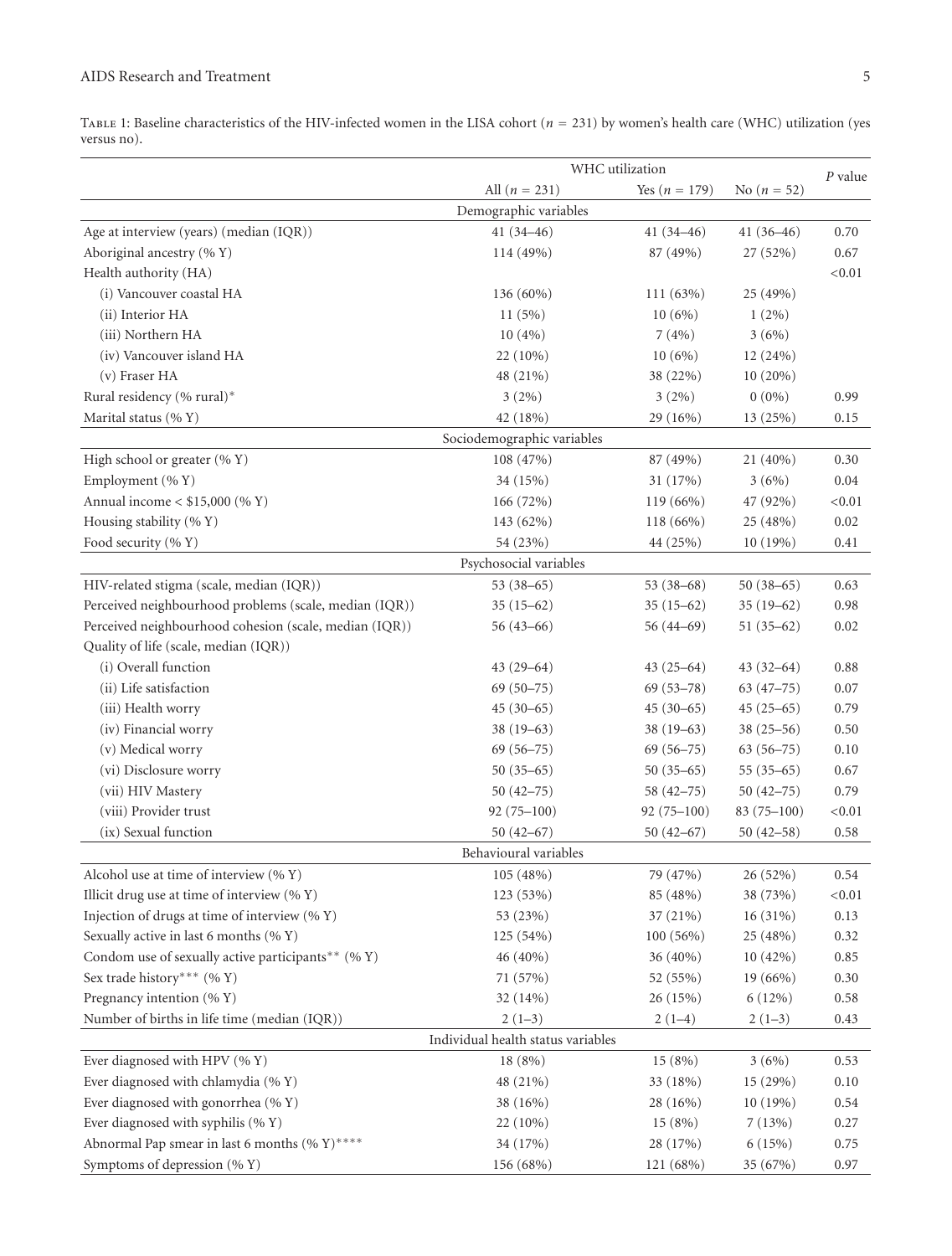|                                                  | WHC utilization        |                 |                | P value |
|--------------------------------------------------|------------------------|-----------------|----------------|---------|
|                                                  | All $(n = 231)$        | Yes $(n = 179)$ | No $(n = 52)$  |         |
|                                                  | HIV clinical variables |                 |                |         |
| ART status at time of interview $(\% Y)$         | 177(77%)               | 141 (79%)       | $36(69\%)$     | 0.15    |
| CD4 count at time of interview (median (IQR))    | $300(170-470)$         | 290 (170-470)   | 310 (175-475)  | 0.85    |
| pVL (log 10) at time of interview (median (IQR)) | $1.7(1.5-3.1)$         | $1.7(1.5-3.1)$  | $1.7(1.5-3.0)$ | 0.46    |
| VL suppression $(\% Y)$                          | $140(61\%)$            | $111(62\%)$     | $29(56\%)$     | 0.42    |

TABLE 1: Continued.

<sup>∗</sup>30% of the data are missing (*<sup>n</sup>* <sup>=</sup> 162).

∗∗50% of the data are missing (*<sup>n</sup>* <sup>=</sup> 116).

∗∗∗46% of the data are missing (*<sup>n</sup>* <sup>=</sup> 125).

∗∗∗∗only participants who answered "yes" or "no" were included in the denominator.

Table 2: Multivariate analysis of factors associated with women's health care (WHC) utilization among HIV-infected women in the LISA cohort.

|                            | Unadjusted           |         | Adjusted             |         |
|----------------------------|----------------------|---------|----------------------|---------|
| Variable                   | odds ratio (OR)      | P value | odds ratio (AOR)     | P value |
|                            | $(95\% \text{ CI})$  |         | $(95\% \text{ CI})$  |         |
| Health authority (HA)      |                      | < 0.01  |                      | < 0.01  |
| Vancouver coastal HA       | $1.00$ (--)          |         | $1.00$ (--)          |         |
| Fraser HA                  | $0.86(0.38-1.95)$    |         | $0.52(0.21 - 1.29)$  |         |
| Interior HA                | $2.25(0.28 - 18.40)$ |         | $1.78(0.19 - 16.79)$ |         |
| Northern HA                | $0.53(0.13 - 2.18)$  |         | $0.43(0.09 - 2.07)$  |         |
| Vancouver island HA        | $0.19(0.07-0.48)$    |         | $0.12(0.04 - 0.37)$  |         |
| Annual income              |                      | < 0.01  |                      | < 0.01  |
| $\geq$ C\$15,000           | $1.00$ (--)          |         | $1.00$ (--)          |         |
| $\langle$ C\$15,000        | $0.17(0.06 - 0.49)$  |         | $0.14(0.04 - 0.54)$  |         |
| Illicit drug use           |                      | < 0.01  |                      | 0.03    |
| N <sub>0</sub>             | $1.00$ (--)          |         | $1.00$ (--)          |         |
| Yes                        | $0.34(0.17-0.66)$    |         | $0.42(0.19-0.92)$    |         |
| Provider trust (QoL scale) | $0.96(0.94 - 0.98)$  | 0.03    | $0.97(0.95-0.99)$    | 0.03    |

HIV-related clinical variables did not vary by WHC utilization status, suggesting that all women in this study responded similarly to HIV-specific treatment. The lack of association between WHC and HIV clinical variables reflects a lack of integration between WHC and HIV care and a deficiency in women's holistic care in BC. Centralizing and streamlining WHC with HIV-specific care should be emphasized to avoid unnecessary shuffling of patients within the health care system. WHC could be tailored to low-income women's financial need by providing transportation reimbursement and free childcare and could increase patient's provider trust by offering a safe, nonjudgemental multidisciplinary environment and the option of seeing a female care provider. These suggestions echo the best practices in promoting HIV-infected women's health [45–47]. Oak Tree Clinic (OTC) located in Vancouver has been a pioneer in implementing women-centered care for HIV-infected women in BC. The clinic is a provincial resource for HIVinfected women and children, with HIV care, obstetrical and gynaecological care, dietary care, and social support all amalgamated within one facility [48]. The fact that a quarter of the women in this study were recruited from the OTC could

explain the relatively high prevalence of WHC utilization among study participants.

An ad hoc analysis was done comparing WHC utilization between women who accessed care at OTC and women who did not. As shown in Supplemental Table 1 available online at doi:10.1155/2012/560361, WHC utilization and access to OTC was highly associated (*P <* 0*.*01), and women who accessed OTC were significantly more likely to report WHC utilization than women who did not access OTC. This may be related to the fact that health care providers at the OTC are highly sensitized to the importance of WHC and incorporate WHC to routine HIV care. The outreach social workers and nurses, as well as free food and child care at the OTC, also help bring in harder-to-reach women, such as women who inject drugs and who have low income. Furthermore, OTC provides a safe women's majority (75%) environment to help build trust, and the clinicians have developed longterm relationship with the patients. The multidisciplinary team works to increase women's engagement and ability to deal with the HIV challenges. This ad hoc analysis provided strong evidence that women-centered multidisciplinary service integration could effectively encourage WHC utilization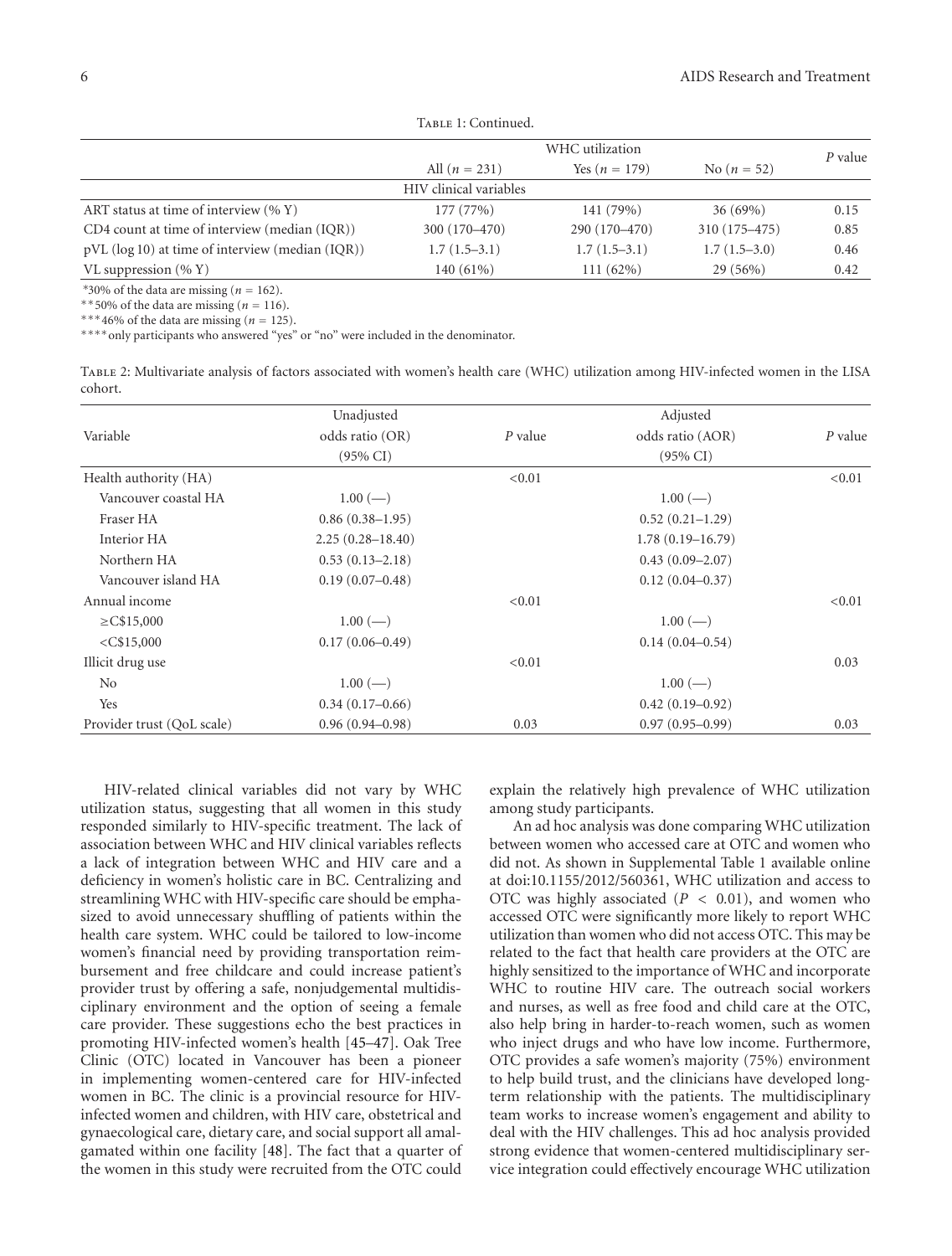and promote health among HIV-infected women, especially the harder-to-reach women. As the next step, studies could be designed to more thoroughly evaluate OTC's model of care.

Readers should be cautious when interpreting our findings to the general population of women infected with HIV in the province. Oversampling of injection drug users and aboriginal people means that women in this cohort may encounter more social vulnerability. The financial incentives provided to all LISA study participants might have introduced volunteer bias, where women in need of financial gain, particularly those who reside in the impoverished downtown east side of Vancouver, were overrepresented. As LISA study participants have accessed HIV treatment and were recruited through physicians, clinics, and AIDS service organizations, those interviewed were already connected to care in some degree. Therefore, our sample does not include those individuals who are not able to access care and may face several structural barriers to care and thus may not represent the most marginalized people living with HIV in BC. Second, the variables used in this study were self-reported and, therefore, subject to recall bias and social desirability bias. Future studies could use physician or hospital records to objectively assess WHC utilization among HIV-infected women who have accessed ART. Third, the definition of WHC might vary among study participants. Some might interpret it as services including a Pap smear, while others might consider it a full range of services tailored towards women. Future studies could divide this broader measure of WHC into more specific type of services. Fourth, automated backward selection procedure ran the risk of eliminating variables that are meaningfully associated with the outcome solely based on statistical significance, but it provided an objective way of model selection. Lastly, the cross-sectional design of this study means that causality cannot be inferred in the relationship between WHC utilization and the covariates. However, previous qualitative studies have revealed some of the social pathways linking WHC utilization with income and provider trust, rendering policy recommendations more relevant and persuasive.

In conclusion, our findings suggest that there is a health service gap for harder-to-reach HIV-infected women who have accessed ART in BC. Improvements could be made by enhancing the integration between HIV-specific care and WHC and providing women-centered health services. Socioeconomic policy reforms are also needed to address the structural inequalities in health.

## **Acknowledgments**

The authors would like to thank participants from the LISA cohort for their willingness to share sensitive information to support research activity and community development. They also thank other members from the LISA study team who provided support in various aspects of the study.

#### **References**

- [1] UNAIDS, "Global report: UNAIDS report on the global AIDS epidemic 2010," UNAIDS/10.11E —JC1958E, 2010.
- [2] PHAC, HIV and AIDS in Canada—Surveillance Report to December 31, 2009. 2010, HP37-2/2009.
- [3] C. Archibald and M. Gatali, "Women and HIV," BMC Womens Health vol. 4, S27, 2004.
- [4] P. Tsasis, "HIV/AIDS challenges the normative model of healthcare delivery in Canada," *Health Services Management Research*, vol. 14, no. 1, pp. 55–61, 2001.
- [5] K. Church and S. Lewin, "Delivering integrated hiv services: time for a client-centred approach to meet the sexual and reproductive health needs of people living with hiv?" *AIDS*, vol. 24, no. 2, pp. 189–193, 2010.
- [6] H. E. Cejtin, "Gynecologic issues in the HIV-infected women," *Infectious Disease Clinics of North America*, vol. 22, no. 4, pp. 709–739, 2008.
- [7] D. H. Watts, C. Spino, L. Zaborski, D. Katzenstein, S. Hammer, and C. Benson, "Comparison of gynecologic history and laboratory results in HIV-positive women with CD4+ lymphocyte counts between 200 and 500 cells/*µ*l and below 100 cells/*µ*l," *Journal of Acquired Immune Deficiency Syndromes and Human Retrovirology*, vol. 20, no. 5, pp. 455–462, 1999.
- [8] A. Duerr, B. Kieke, D. Warren et al., "Human papillomavirusassociated cervical cytologic abnormalities among women with or at risk of infection with human immunodeficiency virus," *American Journal of Obstetrics & Gynecology*, vol. 184, no. 4, pp. 584–590, 2001.
- [9] L. S. Massad, L. Ahdieh, L. Benning et al., "Evolution of cervical abnormalities among women with HIV-1: evidence from surveillance cytology in the Women's Interagency HIV Study," *Journal of Acquired Immune Deficiency Syndromes*, vol. 27, no. 5, pp. 432–442, 2001.
- [10] M. Frisch, R. J. Biggar, and J. J. Goedert, "Human papillomavirus-associated cancers in patients with human immunodeficiency virus infection and acquired immunodeficiency syndrome," *Journal of the National Cancer Institute*, vol. 92, no. 18, pp. 1500–1510, 2000.
- [11] G. M. Clifford, J. Polesel, M. Rickenbach et al., "Cancer risk in the Swiss HIV cohort study: associations with immunodeficiency, smoking, and highly active antiretroviral therapy," *Journal of the National Cancer Institute*, vol. 97, no. 6, pp. 425– 432, 2005.
- [12] B. Owe-Larsson, L. Säll, E. Salamon, and C. Allgulander, "HIV infection and psychiatric illness," *African Journal of Psychiatry*, vol. 12, no. 2, pp. 115–128, 2009.
- [13] L. C. Simbayi, S. Kalichman, A. Strebel, A. Cloete, N. Henda, and A. Mqeketo, "Internalized stigma, discrimination, and depression among men and women living with HIV/AIDS in Cape Town, South Africa," *Social Science & Medicine*, vol. 64, no. 9, pp. 1823–1831, 2007.
- [14] D. S. Guzick, "Efficacy of screening for cervical cancer: a review," *American Journal of Public Health*, vol. 68, no. 2, pp. 125–134, 1978.
- [15] M. Magnus, N. Schmidt, K. Kirkhart et al., "Association between ancillary services and clinical and behavioral outcomes among HIV-infected women," *AIDS Patient Care and STDs*, vol. 15, no. 3, pp. 137–145, 2001.
- [16] A. A. Krabbendam, B. Kuijper, I. N. Wolffers, and R. Drew, "The impact of counselling on HIV-infected women in Zimbabwe," *AIDS Care*, vol. 10, supplement 1, pp. S25–S37, 1998.